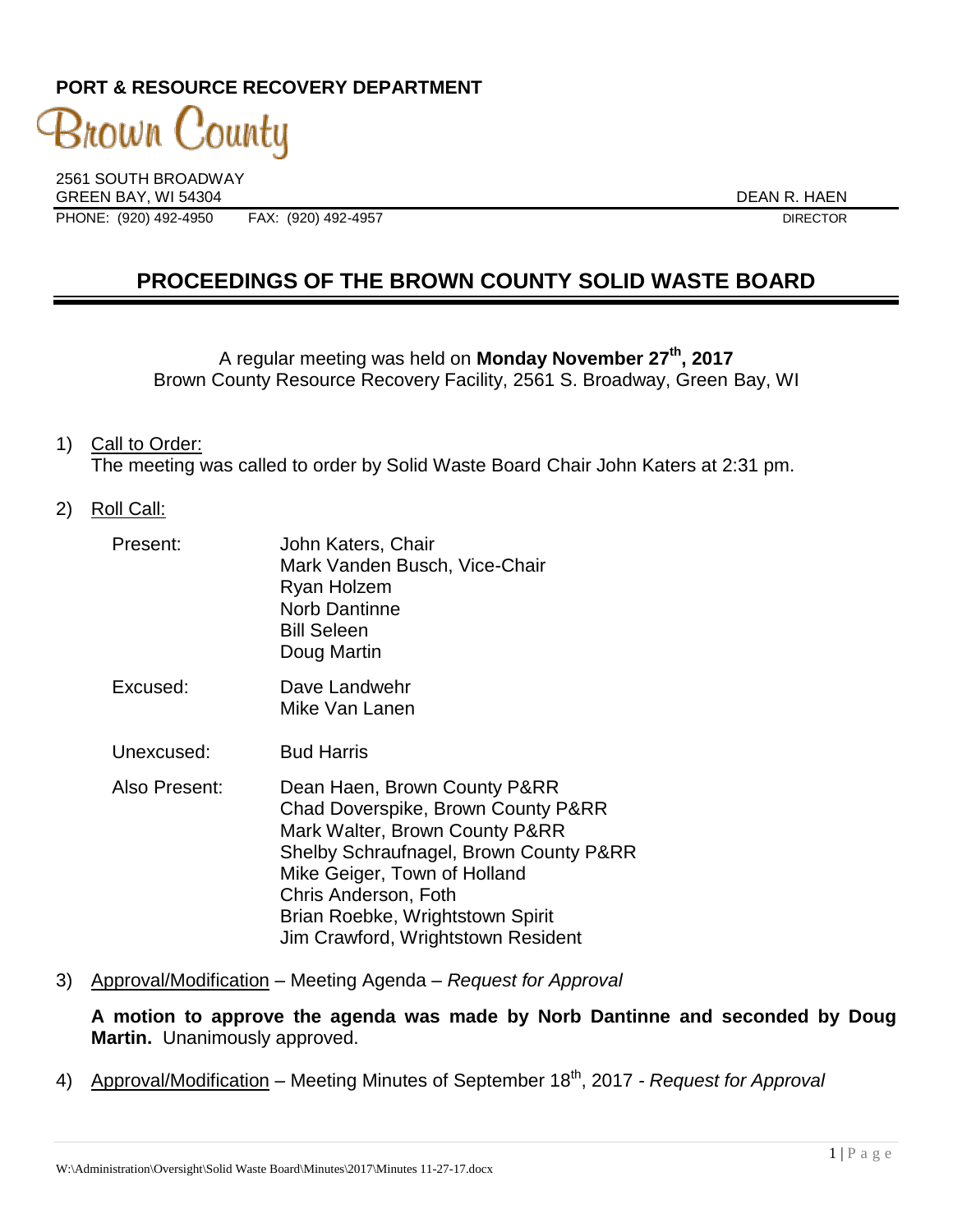**A motion to approve the September 18th , 2017 meeting minutes was made by Bill Seleen and seconded by Mark Vanden Busch.** Unanimously approved.

5) Announcements/Communication

The Department budget was approved in November 1st.

Three Solid Waste Board members were reappointed by the County Executive, Bill Seleen, Ryan Holzem and Bud Harris. Ryan Holzem will be moving outside of Brown County and is resigning from the board.

6) Election of Officers

Norb Dantinne nominated John Katers as chairman.

**A motion was made by Norb Dantinne and seconded by Bill Seleen to close nominations and cast a unanimous ballot for John Katers as chairman.** Unanimously approved. John Katers abstained from voting.

John Katers nominated Mark Vanden Busch as vice-chairman.

**A motion was made by John Katers and seconded by Ryan Holzem to close nominations and cast a unanimous ballot for Mark Vanden Busch.** Unanimously approved.

7) Third Quarter 2017 Budget Status Report – *Request for Approval*

Mr. Haen reviewed the third quarter 2017 budget status report.

**A motion to approve the Third Quarter 2017 Budget Status Report was made by John Katers and seconded by Norb Dantinne.** Unanimously approved.

8) PFM Financial Service Contract – *Request for Approval* 

PFM manages Department long-term financial investments. Majority of funds managed are on the Solid Waste side. PFM has been managing our long-term investments for three years. The Treasurer recommends continuing to work with PFM for another two years. The Treasurer believes the Treasurer's Office can outperform PFM's investment performance, but unable to handle the responsibility at this time. Brown County will reconsider in 2019.

**A motion to approve the PFM Financial Service Contract was made by Doug Martin and seconded by John Katers.** Unanimously approved.

#### 9) Agreement Between Brown County and Outagamie County and Fox River Fiber Amendment #3 – *Update*

Brown County has executed a memorandum of agreement with Outagamie County and amendment #3 with Fox River Fiber resolving years of dispute. All parties including Winnebago County are in agreement and fully aware of the documents.

In summary, Outagamie County agreed to accept Fox River Fiber sludge through the end of the Northeast Landfill and all three Counties agreed to restart the BOW regional planning effort as required by the Cooperative Landfill Plan.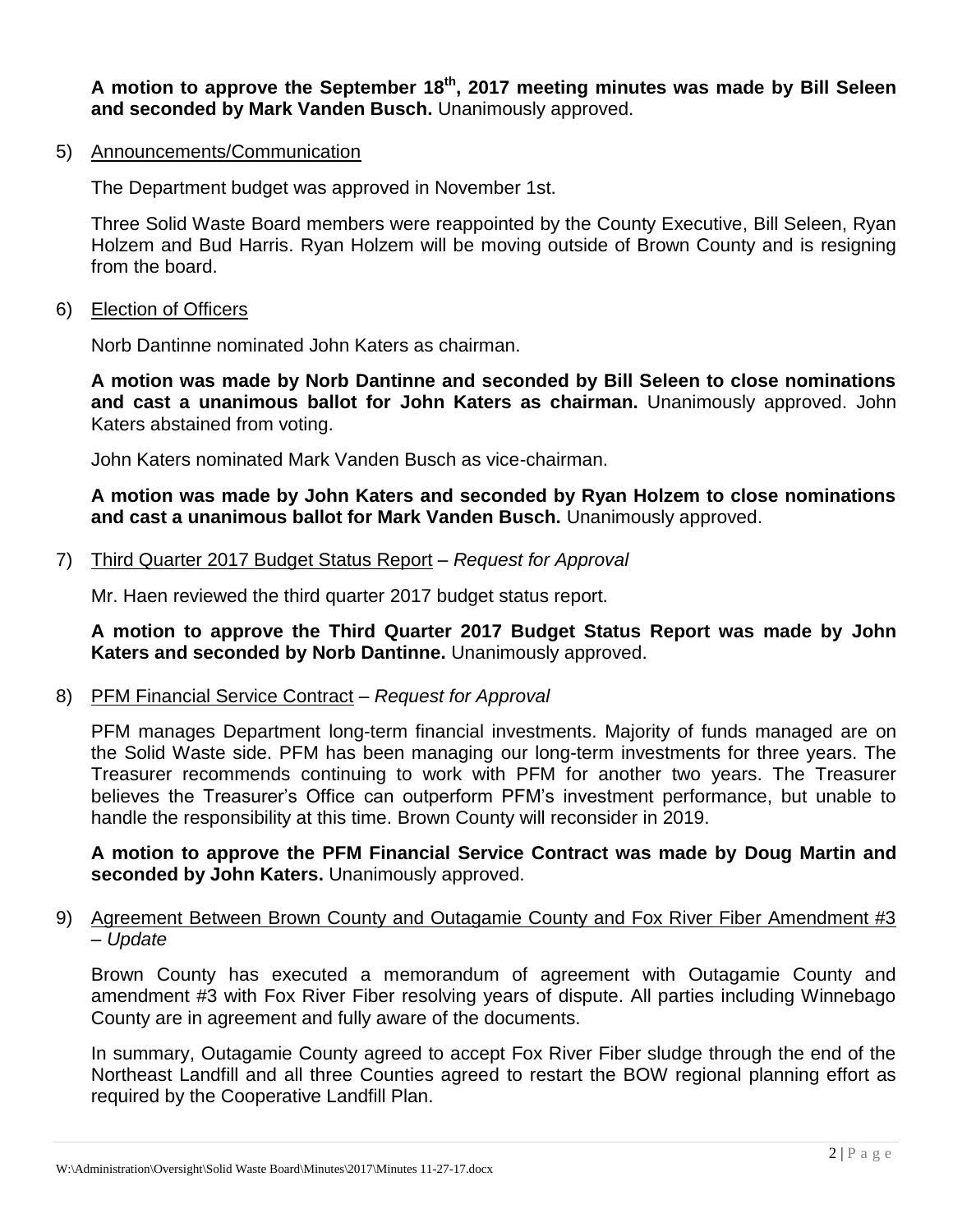Chairman Katers asked what the rationale is to continue at Outagamie County as the receiving county. Mr. Haen stated that this and other options will be explored and vetted. Any change to the existing plan will require approval by all three counties. .

Mr. Seleen asked during these director meetings is this the time to bring another county into the partnership. Mr. Haen stated yes that will be evaluated and may be a recommendation of the effort.

Chairman Katers suggested that the three counties' Solid Waste Board's should get to hear from the three directors so there is no confusion.

Mr. Seleen asked what Mr. Haen envisions the results will be. Mr. Haen stated that he believes millions of tax dollars are saved with all three counties benefiting by the partnership. Any future cooperative effort will have to be financially beneficial and legally executed, until then BOW will operate under the terms and conditions of the current agreement.

#### 10) 2016 BOW Report – *Update*

Mr. Haen reviewed the 2016 BOW Report that Schenk and Associates put together.

Landfilling costs in 2016 were \$20/ton. 2017 landfilling costs are projected to be significantly higher because of Phase 3 construction during 2017.

Brown County is responsible for just under 40% of BOW recycling.

The recycling market is projected to worsen at the beginning of 2018. China was the primary recycler for paper and plastics in the U.S. and around the world. China will be closing their recycling market to most imported recycling. There is no longer a market for recycling plastics 3- 7.

## 11) GTE Transition Plan – *Update*

Mr. Doverspike reported that there has been a Gas-To-Energy facility at the East Landfill since 2009. There is a 10-year power purchase agreement. The agreement will end at the end of 2018. To extend the agreement the price per kilowatt will decrease from \$0.7/kilowatt to \$0.3/kilowatt. A facility cannot be operated for that cost. The facility will be shut down no later than December 31, 2018.

Foth did an analysis and provided four options. Option 1, install a new flare skid; Option 2, replace existing blower and modify the flare; Option 3, modify existing flare and existing fan; and, Option 4, refurbish existing flare system. The option Foth recommended will cost a few hundred thousand dollars.

The facility will run as long as possible. A month or two before the shut down a decision will be made on the option selected.

#### 12) BC Organics, LLC Anaerobic Digester – *Update*

The anaerobic digester is about a \$60 million project. BC Organics received a \$15 million grant from the State. BC Organics would like to rent non-landfill land that Brown County owns in the Town of Holland. Brown County and the Solid Waste Board are interested in this project with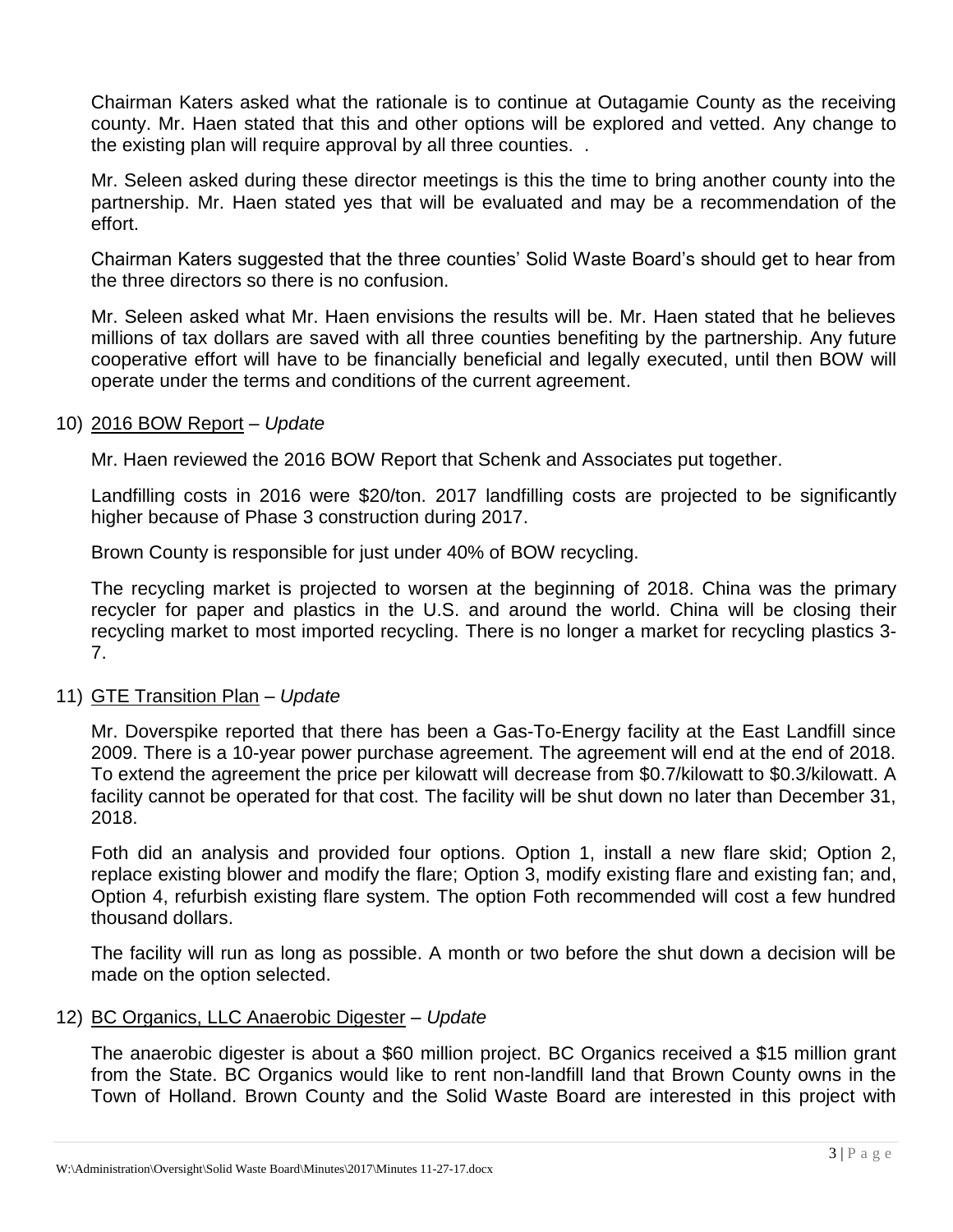proximity to the landfill. A draft lease was sent to BC Organics. Leasing land in close proximity to the landfill creates many synergies for management of Brown County landfill gas. Conditions will be negotiated in land lease to provide County owned gas to the digester for processing and transmission as pipeline quality gas.

#### 13) South Landfill

## a. Landfill Transaction – *Update*

The land transaction with County Aire Farms was set for approval at PD&T on November 27<sup>th</sup>. The item was pulled from the agenda at the request of Country Aire Farms. County Aire Farms now wants an appraisal done before advancing the land transaction document. The appraisal is estimated at \$5,000 for each party.

## b. SLF Update on Wetland Delineation & Leachate Management – *Update*

A wetland delineation was done as part of the original landfill siting and permitting. Since then wetland regulations have changed. A new wetland delineation was completed this summer showing new areas of wetlands on the South Landfill property. The County will need to work with the WDNR to determine whether wetland mitigation will need to be completed.

Regarding leachate management, the Department spent approximately \$1 million in Ledgeview to build a pipeline to connect the East Landfill leachate to the DePere waste water treatment system. Other users along the pipeline right of way are required to hook up to the sewer line. . The Department was also told in writing by the City of De Pere that all leachate from the east & future south landfill could be unloaded at the leachate unloading station. The County is working with NEW Water, City of DePere and Town of Ledgeview to resolve and figure out how and where South Landfill leachate will get into the system.

## **A motion to open discussion to the public was made by Norb Dantinne and seconded by John Katers.** Unanimously approved.

Mike Geiger, supervisor for the Town of Holland, asked when the first truck will bring material to the South Landfill. Mr. Haen stated that construction is planned to begin in 2020 and the landfill should then be available for use by 2022. This is contingent on the life of Outagamie County landfill.

Mr. Geiger asked if any other county is being considered as an additional partner. Mr. Haen stated that Kewaunee County landfill is closing and their waste will need to go somewhere. He also stated that semi's will be trucked to the landfill as opposed to small haul vehicles. About 20 semis from both Brown and Outagamie County and 14-15 semis from Winnebago can be expected at the future South Landfill.

Mr. Geiger asked if there is a landfill plan after the South Landfill. People are concerned that Brown County will continue to build landfills on this site. Mr. Haen stated that no other landfill is planned or permitted at this time, but landfills continue to be necessary.

Mr. Geiger asked about the gas that will come out of the digester. Chairman Katers stated that it is the same gas that comes from the landfill, however, it will be made into